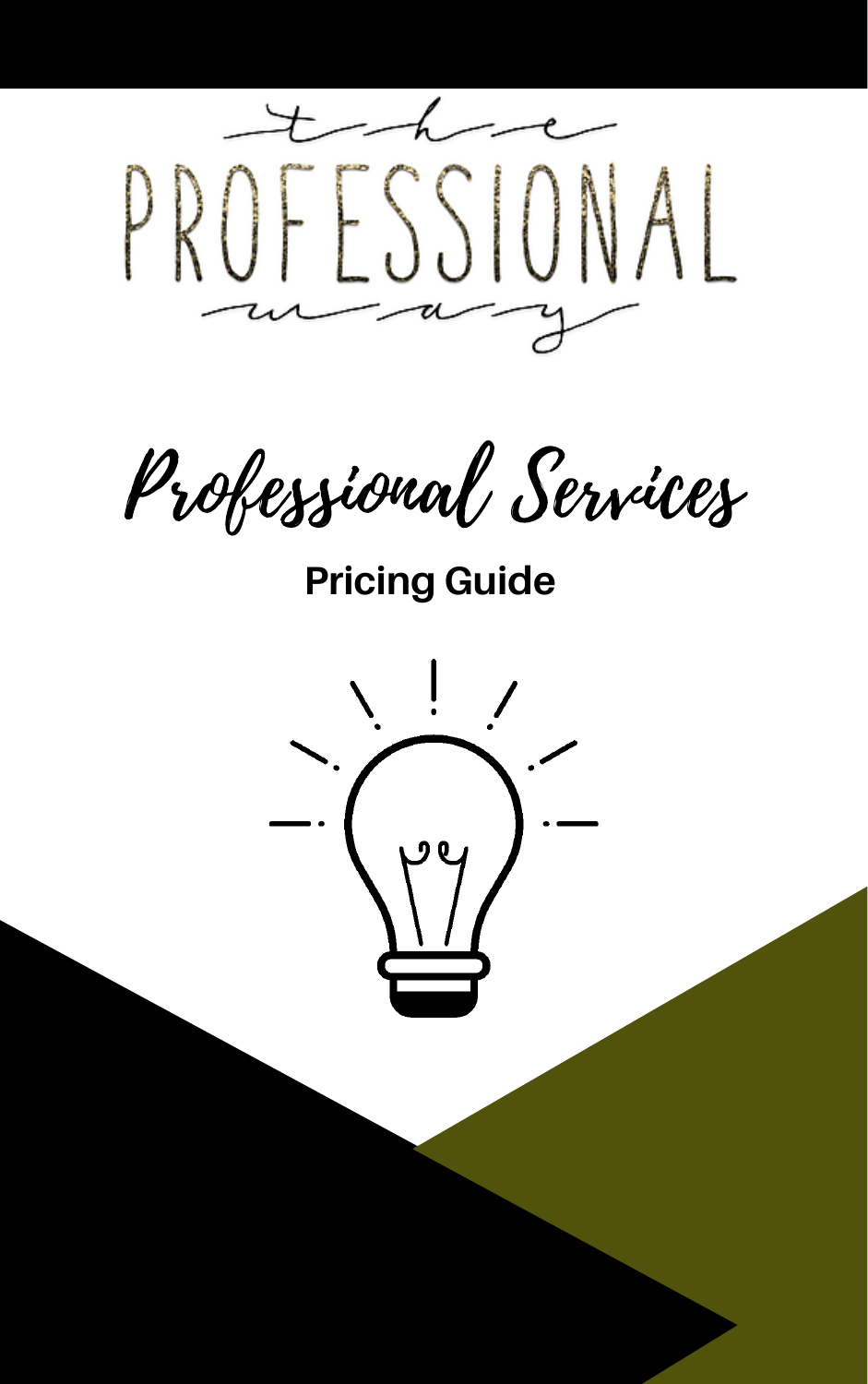





# FAQs.............................................

5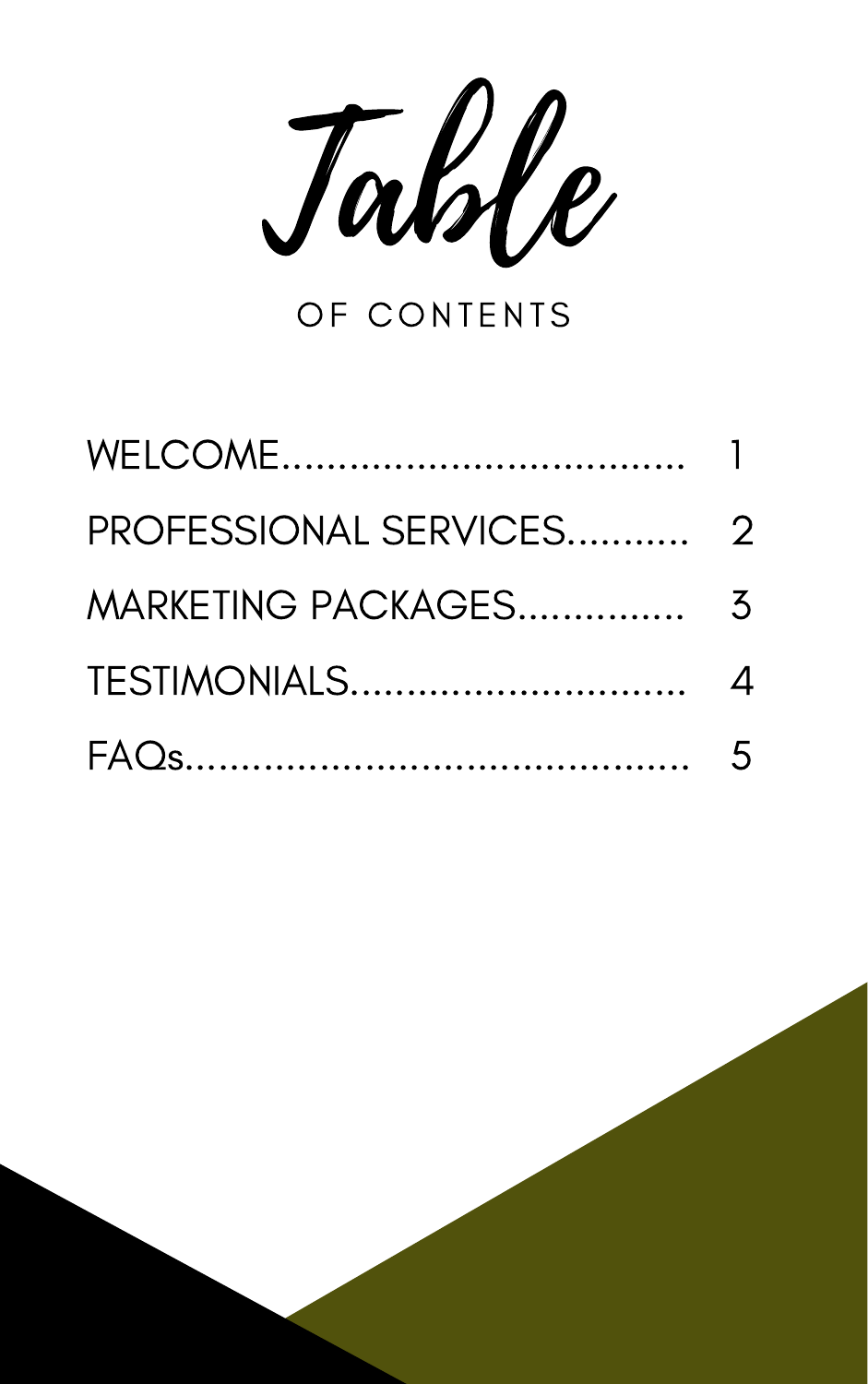Thank you so much for your interest in using our professional services! Now you have unlocked the professional services that brings you one step closer to marketing and promoting your brand/business. TPW is passionate about innovating and creating marketing strategies to ensure your marketing services are everything you want and need. We develop outstanding marketing services that are strategically designed to help you gain more visibility so that your brand can reach its highest potential.

Welcome

This packet contains our current professional services and pricing. If you have any questions, this guide will provide more clarity. We look forward to working with you and highlighting your brand with our innovative marketing professional services.

Dr. Michelle Carter

Look forward to working with you.

INNOVATOR|DESIGNER|STRATEGIST







WWW.THEPROFESSIONALWAY.GLOBAL THE\_PROFESSIONAL\_WAY\_ MICHELLE@THEPROFESSIONALWAY.GLOBAL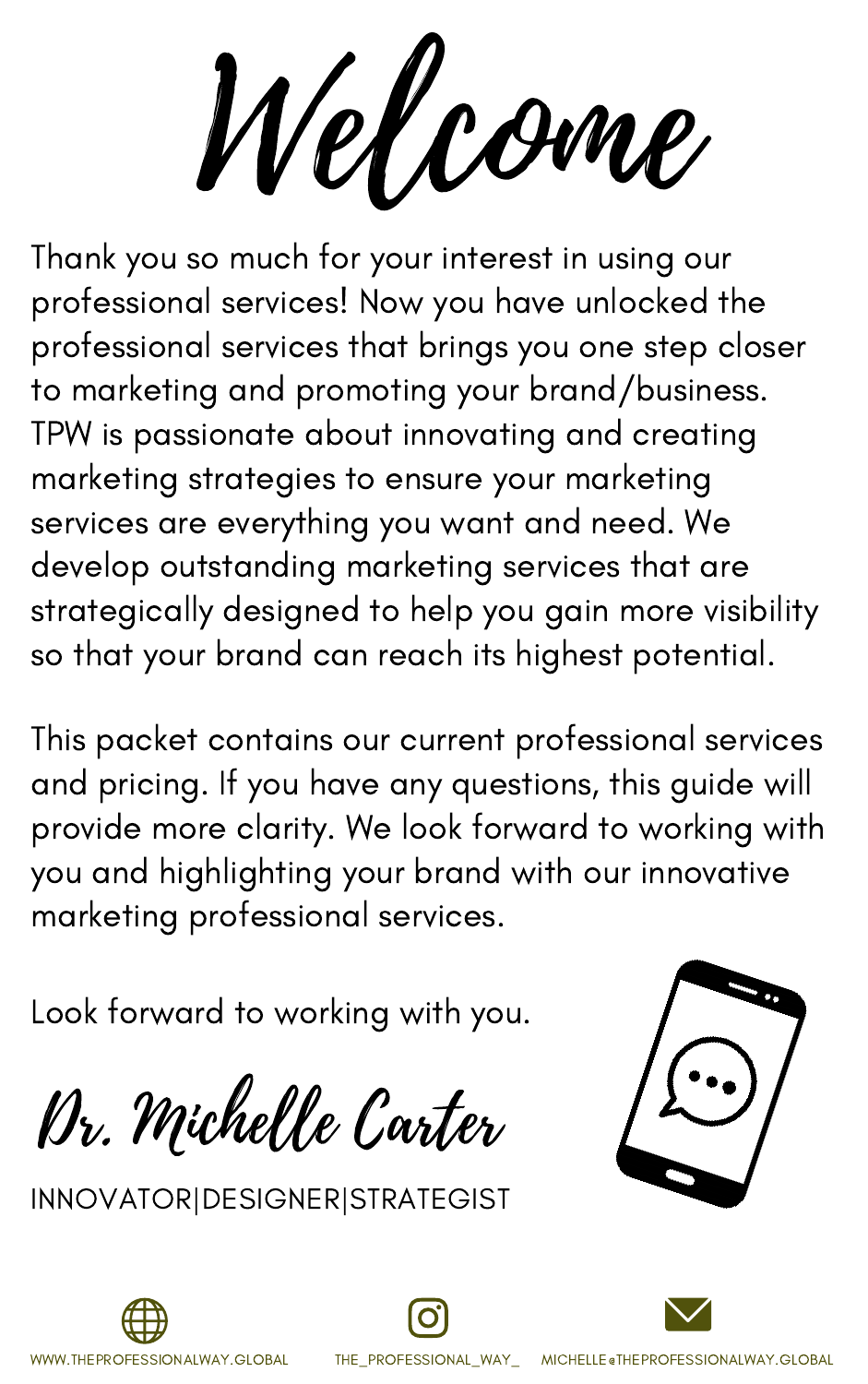Professional Services

WWW.THEPROFESSIONALWAY.GLOBAL THE\_PROFESSIONAL\_WAY\_ MICHELLE@THEPROFESSIONALWAY.GLOBAL

### Innovative Marketing Begins Here!

**1**

# Website Design

ecommerce or informational

\$975

# Promo Marketing Video



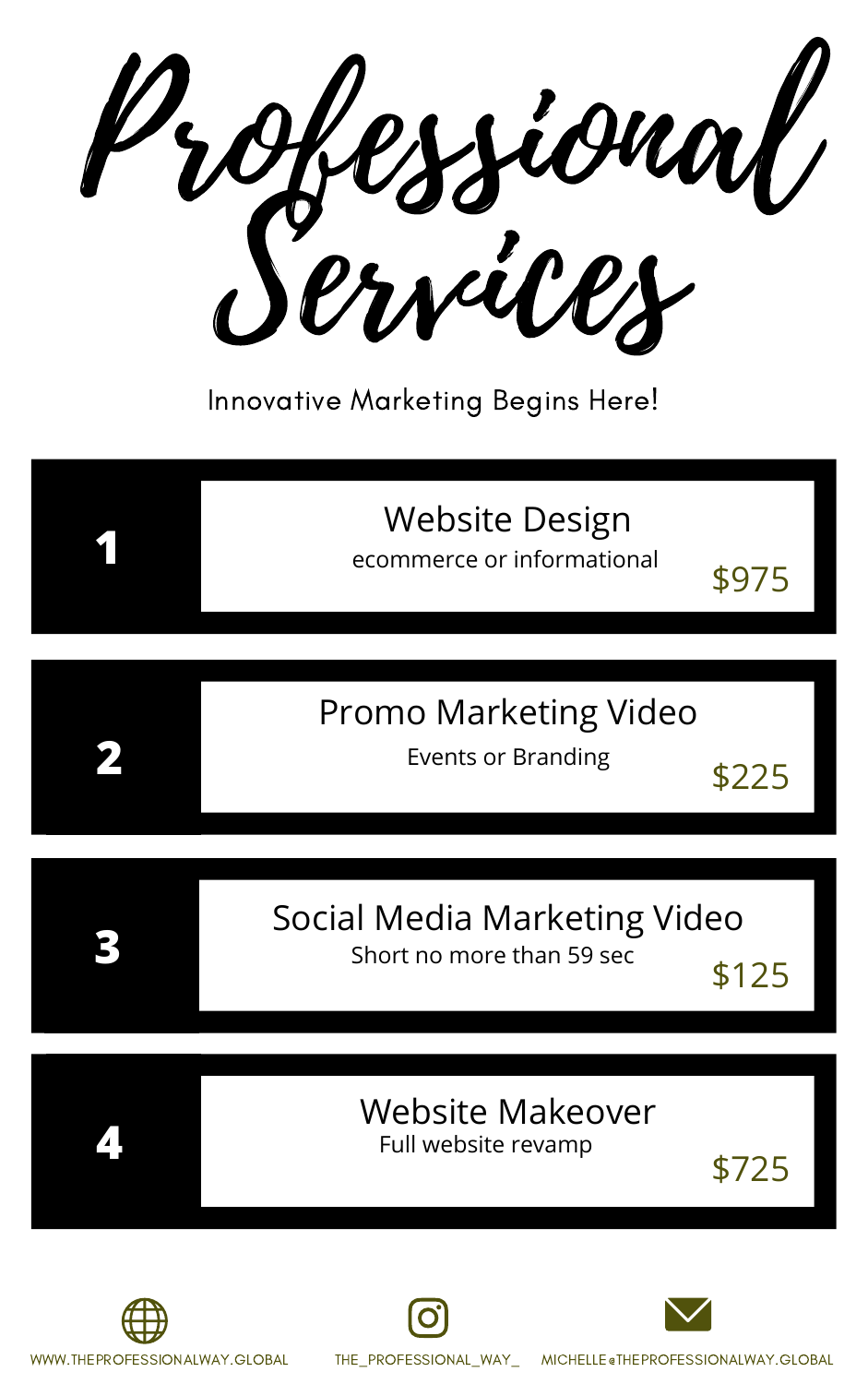Professional Services

WWW.THEPROFESSIONALWAY.GLOBAL THE\_PROFESSIONAL\_WAY\_ MICHELLE@THEPROFESSIONALWAY.GLOBAL

### Innovative Marketing Continues Here!

| <b>Product Mockup</b><br>No more than 6 products per mockup<br>\$150 |
|----------------------------------------------------------------------|
|                                                                      |
|                                                                      |



# Social Media Layout

\$175



**8**



## Digital Mock-up Flyer Product Advertisement

\$60



Get [Started](https://www.theprofessionalway.global/questionaire) Click Here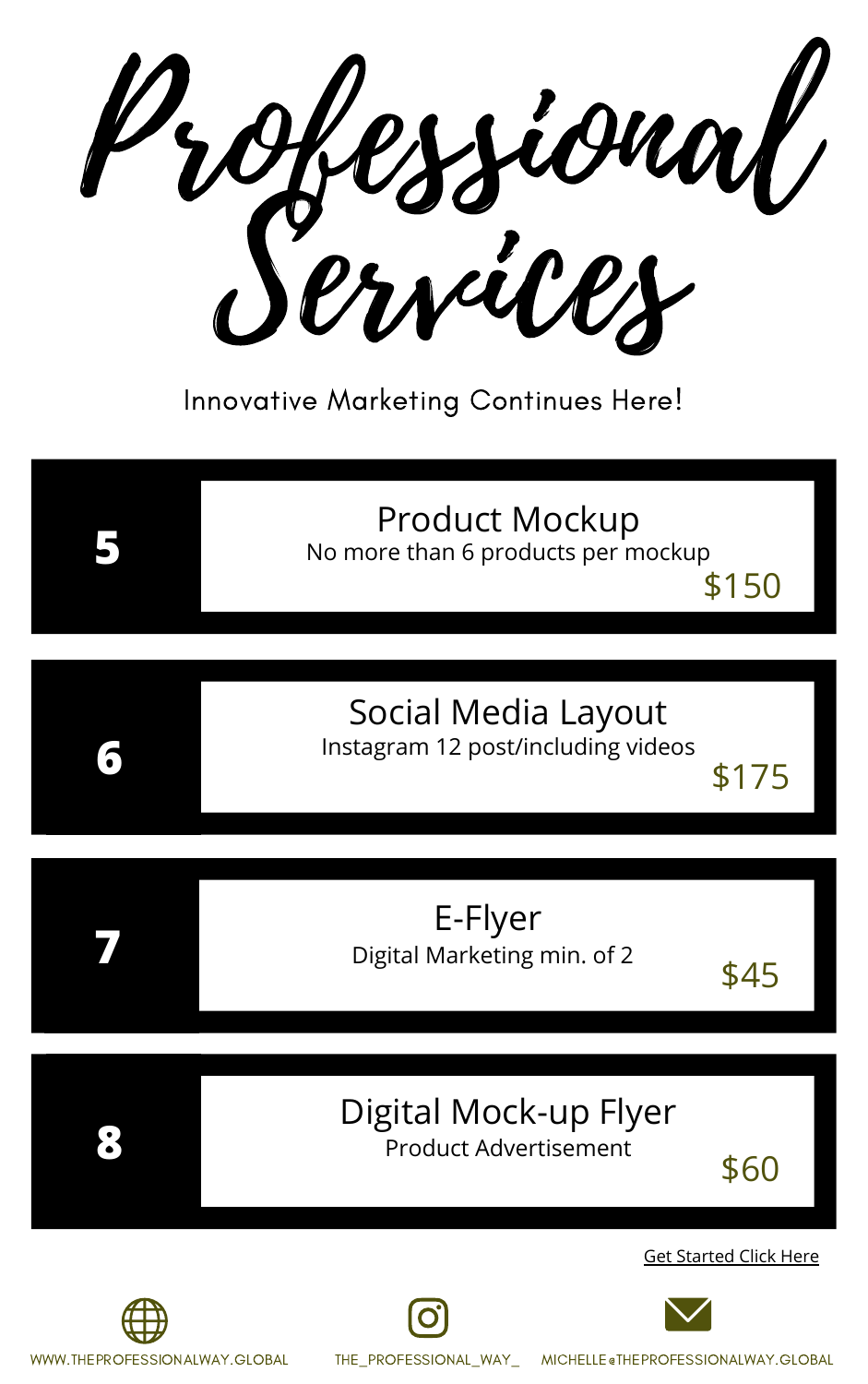

#### THE EDGY PROFESSIONAL

#### EDGY - PROMO VIDEO

- UP TO 45 SECONDS
- CUSTOMIZED EDGY LAYOUT  $\mathbf{C}$
- MOBILE RESPONSIVE
- $\bullet$  MP4 File

### EDGY - Website Design

- UP TO 6 CUSTOMIZED PAGES
- MOBILE RESPONSIVE
- **BASIC SEO** a a

#### THE MODERN PROFESSIONAL

### MODERN - PROMO VIDEO

- UP TO 45 SECONDS
- CUSTOMIZED MODERN LAYOUT
- MOBILE RESPONSIVE
- $\bullet$  MP4 File

#### MODERN - Website Design

- UP TO 6 CUSTOMIZED PAGES
- MOBILE RESPONSIVE
- **BASIC SEO**

**BUSINESS CASUAL PROFESSIONAL** 

#### BUSINESS CASUAL - PROMO VIDEO

- UP TO 45 SECONDS
- CUSTOMIZED MODERN LAYOUT
- MOBILE RESPONSIVE
- MP4 File

#### **BUSINESS CASUAL -**Website Design

- UP TO 6 CUSTOMIZED PAGES
- MOBILE RESPONSIVE
- **BASIC SEO**

**EDGY - Social Media Post** 

- (3) EDGY CUSTOMIZED POST DESIGNS FOR SOCIAL MEDIA
- SOCIAL MEDIA READY

MODERN - Social Media Post

- (3) MODERN CUSTOMIZED POST DESIGNS FOR SOCIAL MEDIA
- · SOCIAL MEDIA READY

**BUSINESS CASUAL - Social** Media Post

- (3) BUSINESS CASUAL CUSTOMIZED POST DESIGNS FOR SOCIAL MEDIA
- SOCIAL MEDIA READY

INVESTMENT - 2 Easy payments of \$650

INVESTMENT - 2 Easy payments of \$650

INVESTMENT - 2 Easy payments of \$650

PROJECT DURATION: 7-10 **BUSINESS DAYS** 

PROJECT DURATION: 7-10 **BUSINESS DAYS** 

PROJECT DURATION: 7-10 **BUSINESS DAYS** 

### **Get Started Click Here**



WWW.THEPROFESSIONALWAY.GLOBAL

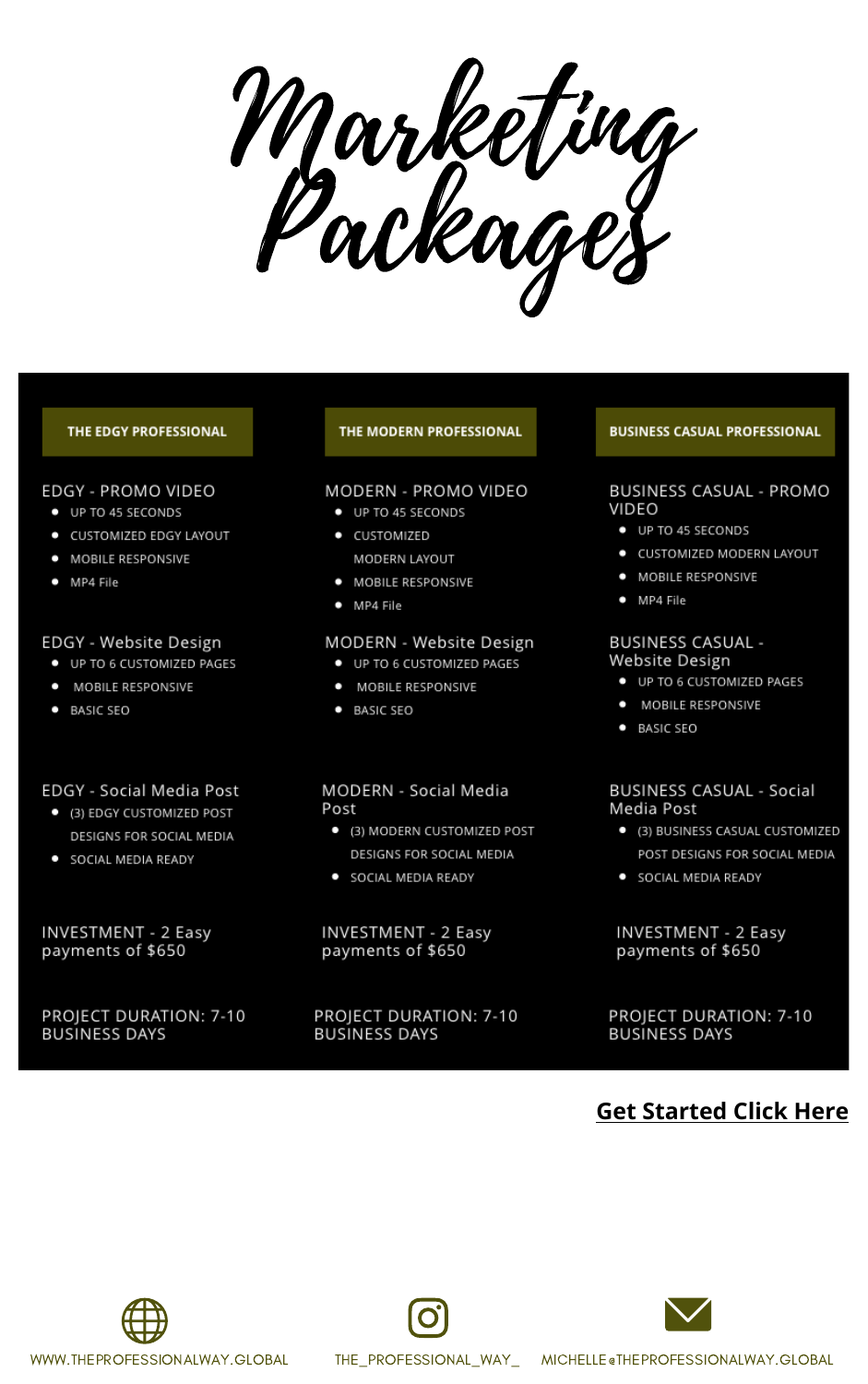Testimonials

"Michelle was there when no one else was. I requested her assistance creating a new professional resume and cover letter, within 48 hours she helped and a month later I began working with a Fortune 500 technology company."

"Through her creativity" and drive for success, Michelle continues to push people to think outside the box in order to view what success looks like and to reach their professional goals"

Corporate Client

"The Professional Way exceeded my expectations! Once I became a client. I saw the significance of an updated resume in the corporate world. Michelle was honest and provided candid feedback about my resume. Michelle updated and placed more emphasis on my career strengths and experiences. I have since had two job interviews and one job offer"

Corporate Client





WWW.THEPROFESSIONALWAY.GLOBAL THE\_PROFESSIONAL\_WAY\_ MICHELLE@THEPROFESSIONALWAY.GLOBAL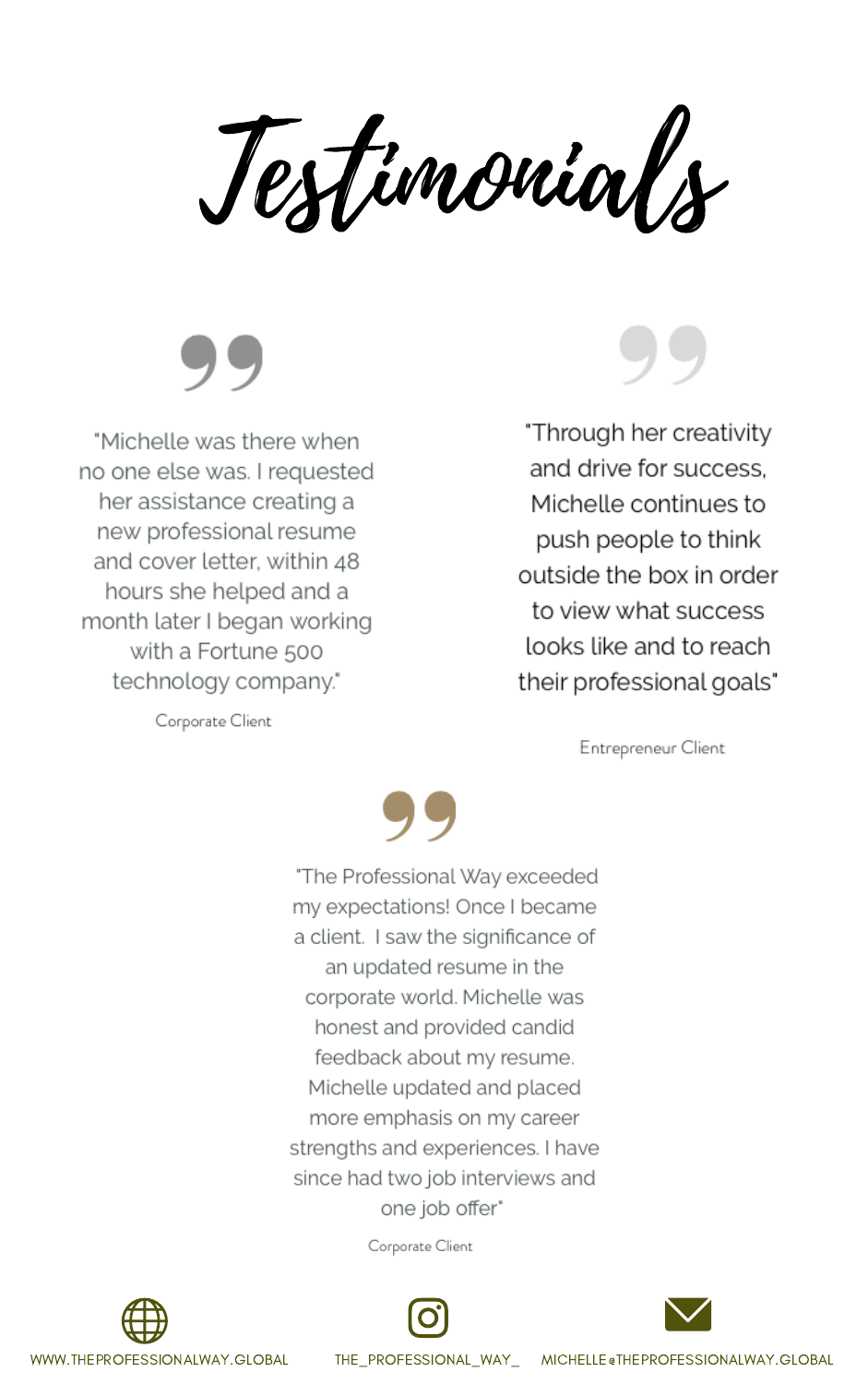

### Have questions?

### $O<sub>1</sub>$ What are your hours of operation?

Monday - Thursday 10am-6pm Friday 9am - 2pm

Please allow 24 business hours for a reply to your inquiry. Inquiries will not be responded to on the weekends.

# 02

What is the turn around time for projects?

- 7-10 business days

\*A rush fee can be applied if needed

Turn around times will remain the same unless you see a notice at the top of my website or it's

the holiday season.

### 73 What is TPW's return/refund policy?

No refunds will be provided after project has started. All designs come with 2 revisions to satisfy your design expectations.

### Can I speak with someone about my project?

At this time, phone consultations are for web based projects and marketing consulting clients only.

### **More FAQs Click Here**



74

WWW.THEPROFESSIONALWAY.GLOBAL



THE\_PROFESSIONAL\_WAY\_ MICHELLE@THEPROFESSIONALWAY.GLOBAL